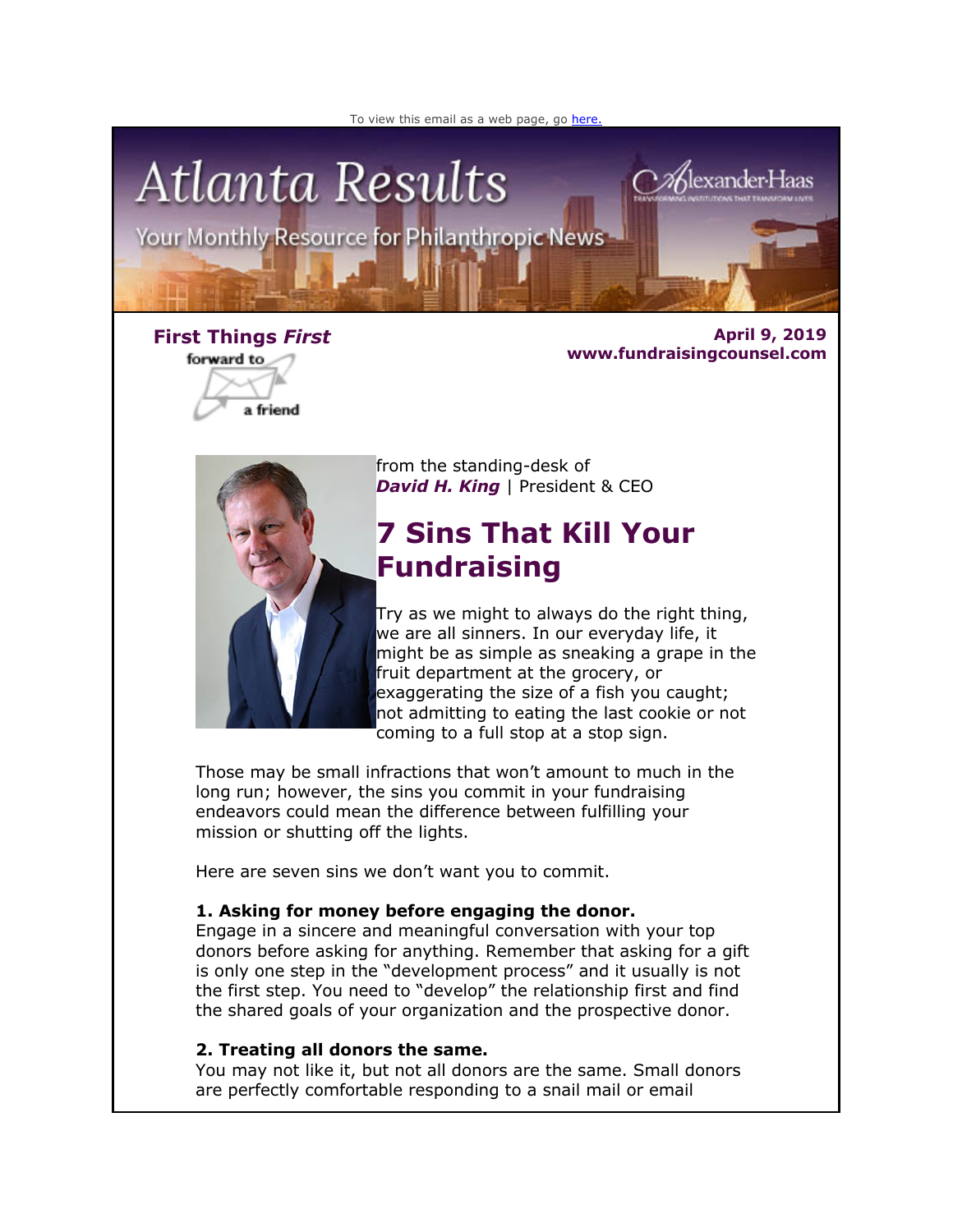request. Major donors require major investments of time and energy and a personal relationship and request.

#### **3. Thinking that donors to other organizations will not give to you.**

People give wherever they feel they can have an impact and most donors contribute to five or more organizations. Even a donor who is supporting one of your "competitors" may have a very real interest in the area that you are serving and want to support as many organizations as they can that are having a real impact on that issue.

#### **[4 more here...](http://fundraisingcounsel.com/uncategorized/7-sins-that-kill-your-fundraising-efforts/)**



#### **Healthcare Giving Evolving Away from Hospitals**

The healthcare industry is changing dramatically. Traditionally, funds were raised to build large hospital buildings, acquire specialized equipment, and ensure proper and enhanced staffing with the expectation that everyone would eventually come to the hospital to receive care. With

rapidly emerging technology, increased access, and sweeping changes to healthcare costs reimbursement models, healthcare institutions recognize they must adapt quickly or be left behind.

#### *Increasing Access Points*

Large hospitals are no longer the only access point for patients to receive medical care. Technology has advanced to the point where patients can now receive medical consultation via text, patient portals, or video chats. In addition, many institutions are now being rewarded through grants for keeping people out of the hospital.

**[Read more here...](http://fundraisingcounsel.com/healthcare-philanthropy-is-evolving-away-from-hospitals/)**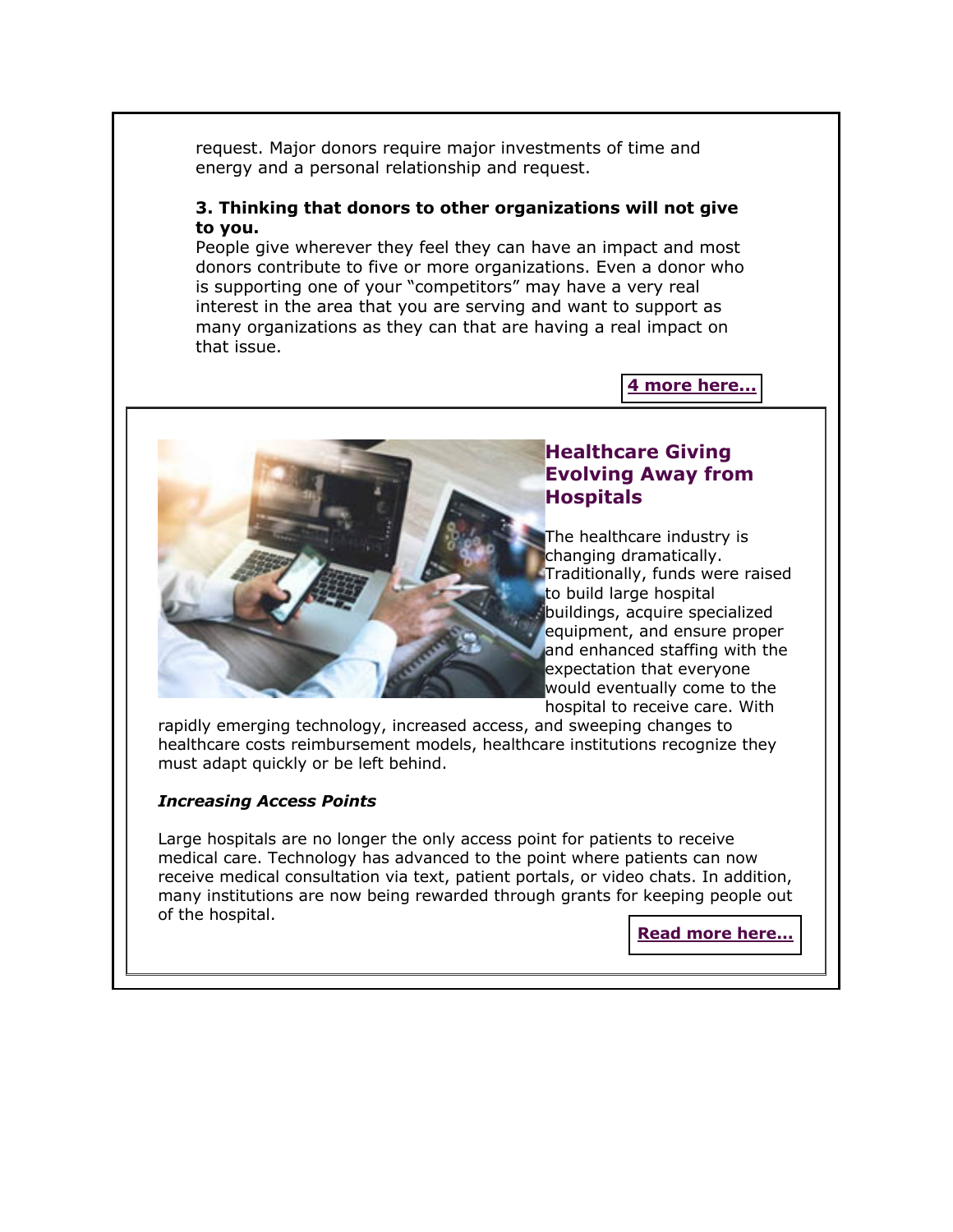# YOU HAVE UNIQUE CHALLENGES. We have fundraising solutions.





TRANSFORMING INSTITUTIONS THAT TRANSFORM LIVES

# *Listen* **& Learn....**

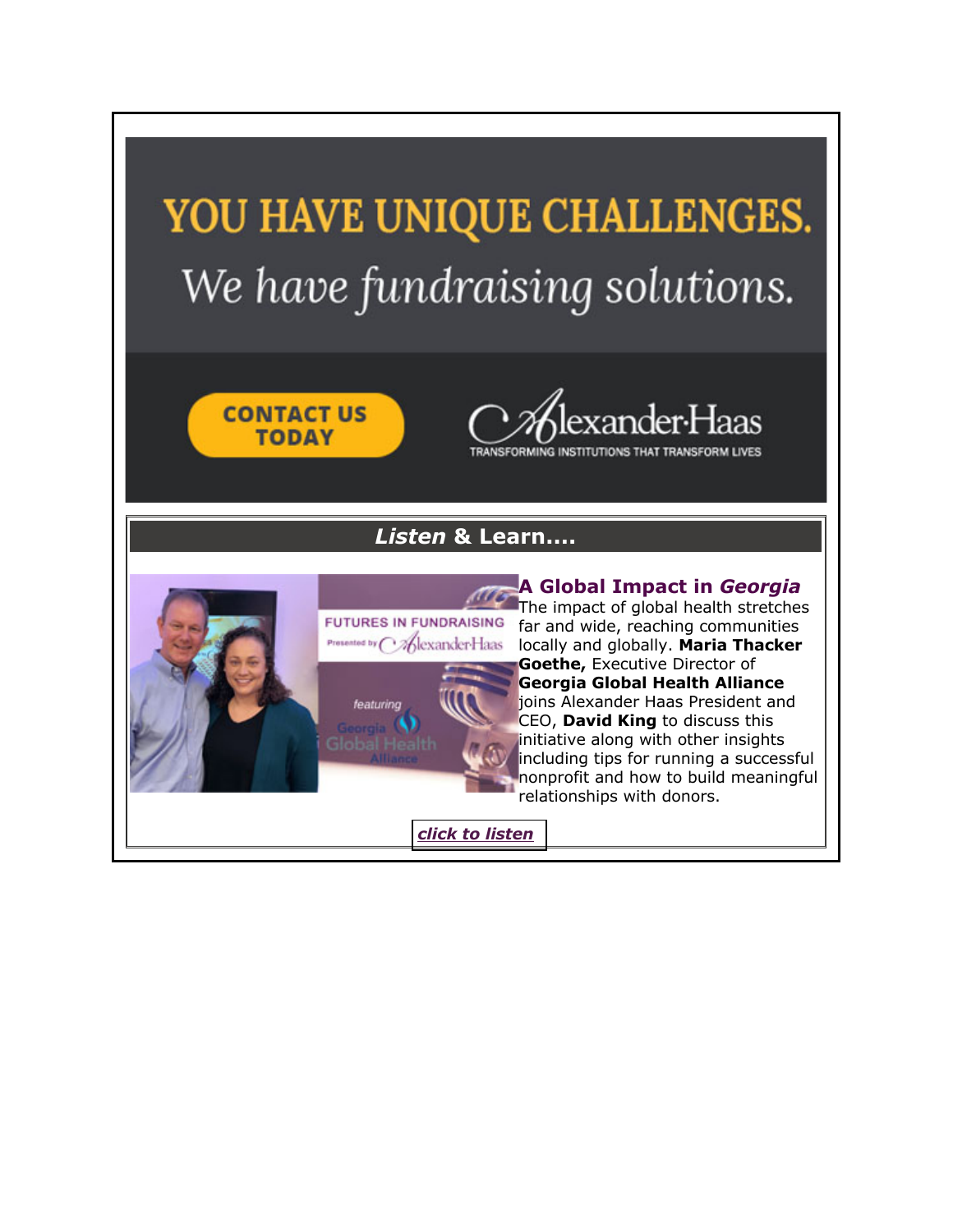

*[Our podcast library here.](http://fundraisingcounsel.com/category/podcasts/)*

# **We'd Like You to** *Know....*

# **Transforming Institutions**

For more than 30 years, Alexander Haas has been a fixture in the Atlanta nonprofit community. We are honored to have worked with some of the largest, and some of the smallest, organizations that help make Atlanta a better place to live.

**[Our Metro Atlanta](http://fundraisingcounsel.com/our-clients/)** *Client Partners*

# **Our Transformational Services**

You're just a jump away from learning about all the fundraising aids Alexander Haas has in its vault of Transformational Services.

*[Jump!](http://fundraisingcounsel.com/services/)*



This email was sent to: **%%emailaddr%%**